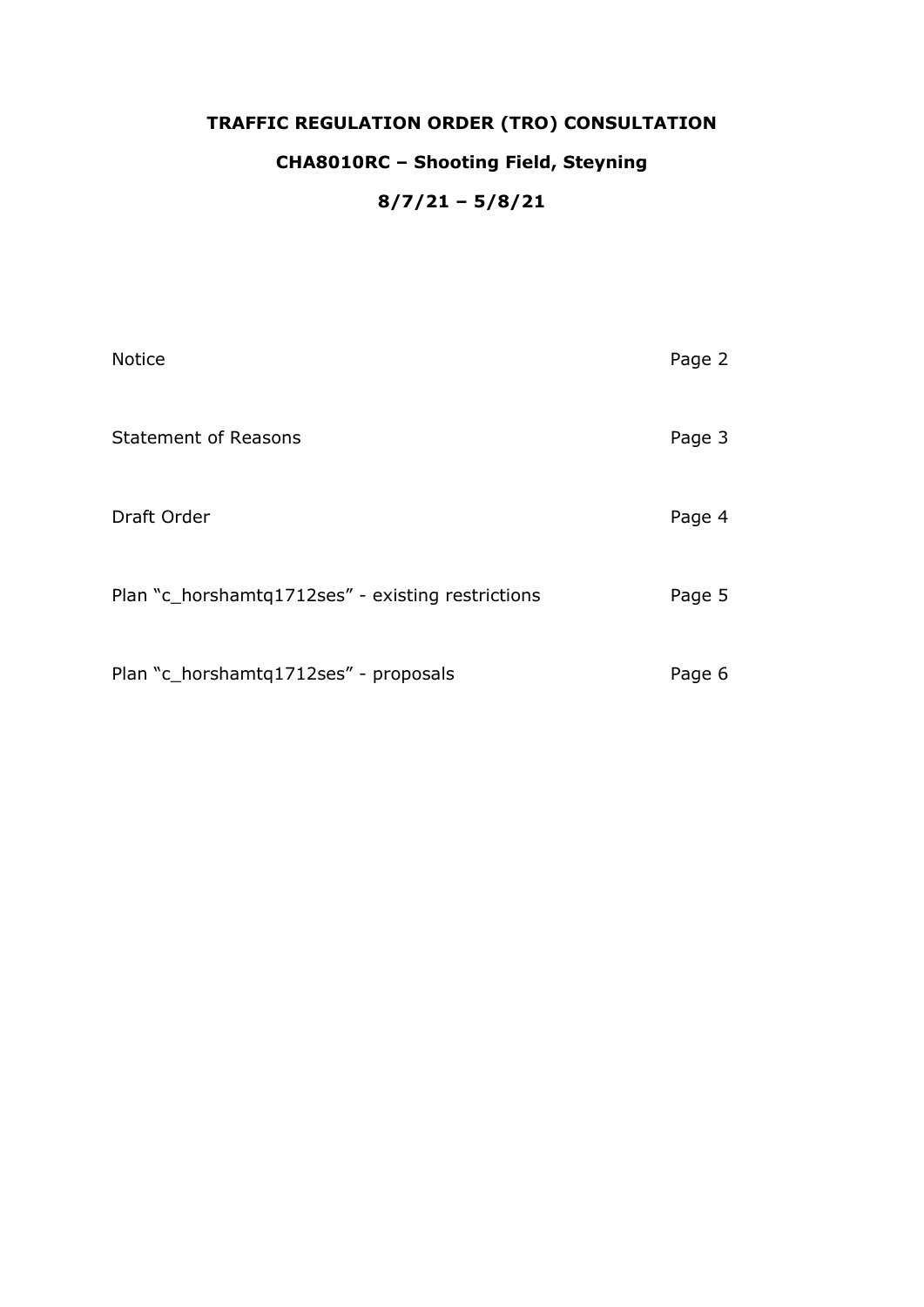#### **WEST SUSSEX COUNTY COUNCIL ((HORSHAM DISTRICT) (PARKING PLACES AND TRAFFIC REGULATION) (CONSOLIDATION NO. 2) ORDER 2006) (SHOOTING FIELD AMENDMENT) ORDER 202\***

**NOTICE** is hereby given that West Sussex County Council propose to make a permanent Order under the provisions of the Road Traffic Regulation Act 1984, the effect of which will be to introduce lengths of prohibition of waiting at any time (double yellow lines) on both sides of the road at the junction of Shooting Field with the north-west arm of Shooting Field leading to Read's Walk.

The consultation for this proposal will start on 8 July 2021 and, AT THAT TIME, full details of the proposals in this Notice can be viewed on the TRO pages of the West Sussex County Council [website](https://www.westsussex.gov.uk/roads-and-travel/traffic-regulation-orders/). The **website** includes a response form for comments or objections.

Due to current social distancing requirements, paper copies of documents will not be available to view in council offices or libraries. People without access to a computer who wish to view details of the scheme should telephone the West Sussex County Council Contact Centre on 01243 642105 to receive the documents by post.

Any objections or comments about these proposals must be received by 5 August 2021. These may be sent via the response form on the website, in writing to: TRO Team, West Sussex County Council, The Grange, Tower Street, Chichester, PO19 1RH; or by e-mail to: [tro.team@westsussex.gov.uk.](mailto:tro.team@westsussex.gov.uk) All correspondence should be addressed to the undersigned, quoting the reference TRO/CHA8010/RC. Only correspondence including a full name and address will be considered.

Dated this 8 July 2021 Director of Law & Assurance County Hall **Chichester**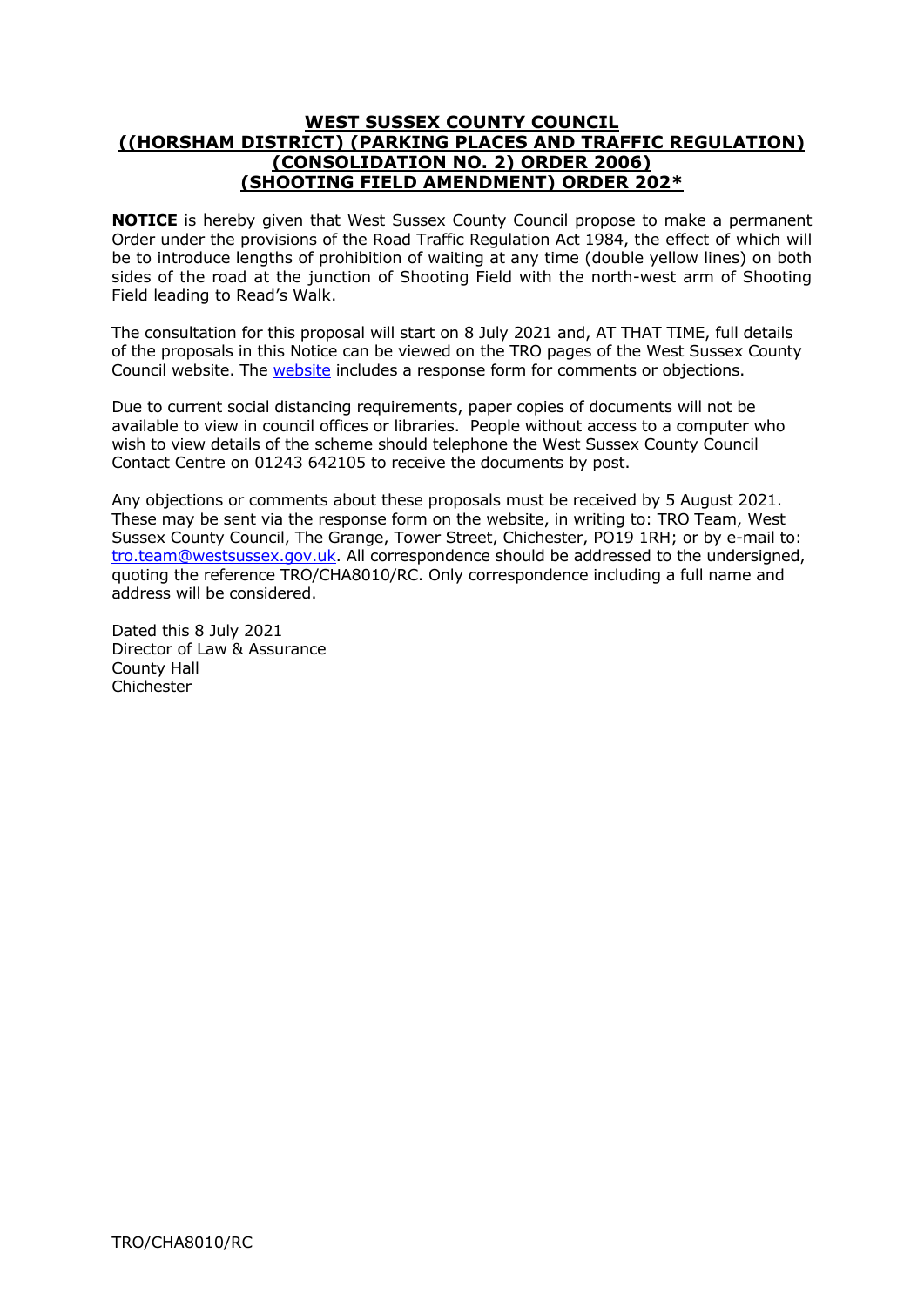#### **WEST SUSSEX COUNTY COUNCIL ((HORSHAM DISTRICT) (PARKING PLACES AND TRAFFIC REGULATION) (CONSOLIDATION NO. 2) ORDER 2006) (SHOOTING FIELD AMENDMENT) ORDER 202\***

#### **STATEMENT OF REASONS FOR PROPOSING TO MAKE THE ORDER**

The County Council in exercise of their powers under the Road Traffic Regulation Act 1984, propose to introduce a permanent Order the effect of which will be to introduce lengths of prohibition of waiting at any time (double yellow lines) on both sides of the road at the junction of Shooting Field with the north-west arm of Shooting Field leading to Read's Walk.

Buses are unable to serve the existing bus stop on the northern side of the north-west arm of Shooting Field, between Toomey Road and St Cuthman's Road, due to vehicles being parked in the vicinity. The bus service terminates at this point and needs to be able to reverse into the junction to commence another service but parked vehicles are preventing them from being able to make the manoeuvre safely. When the bus is stationary at the bus stop cars are unable to overtake it due to parked vehicles on the opposite side of the road.

It is proposed to introduce lengths of double yellow lines around the junction. This will better maintain the free flow of traffic by enabling other vehicles to overtake the stationary bus safely. It will also keep the junction clear of parked vehicles to ensure that the bus can run the service.

This Order is proposed for preserving or improving the amenities of the area through which the road runs and to facilitate the passage on the road of any class of traffic.

Plan No. TO1712SES

shows the length of road, which is the subject of the proposed Order.

Director of Law & Assurance County Hall Chichester

July 2021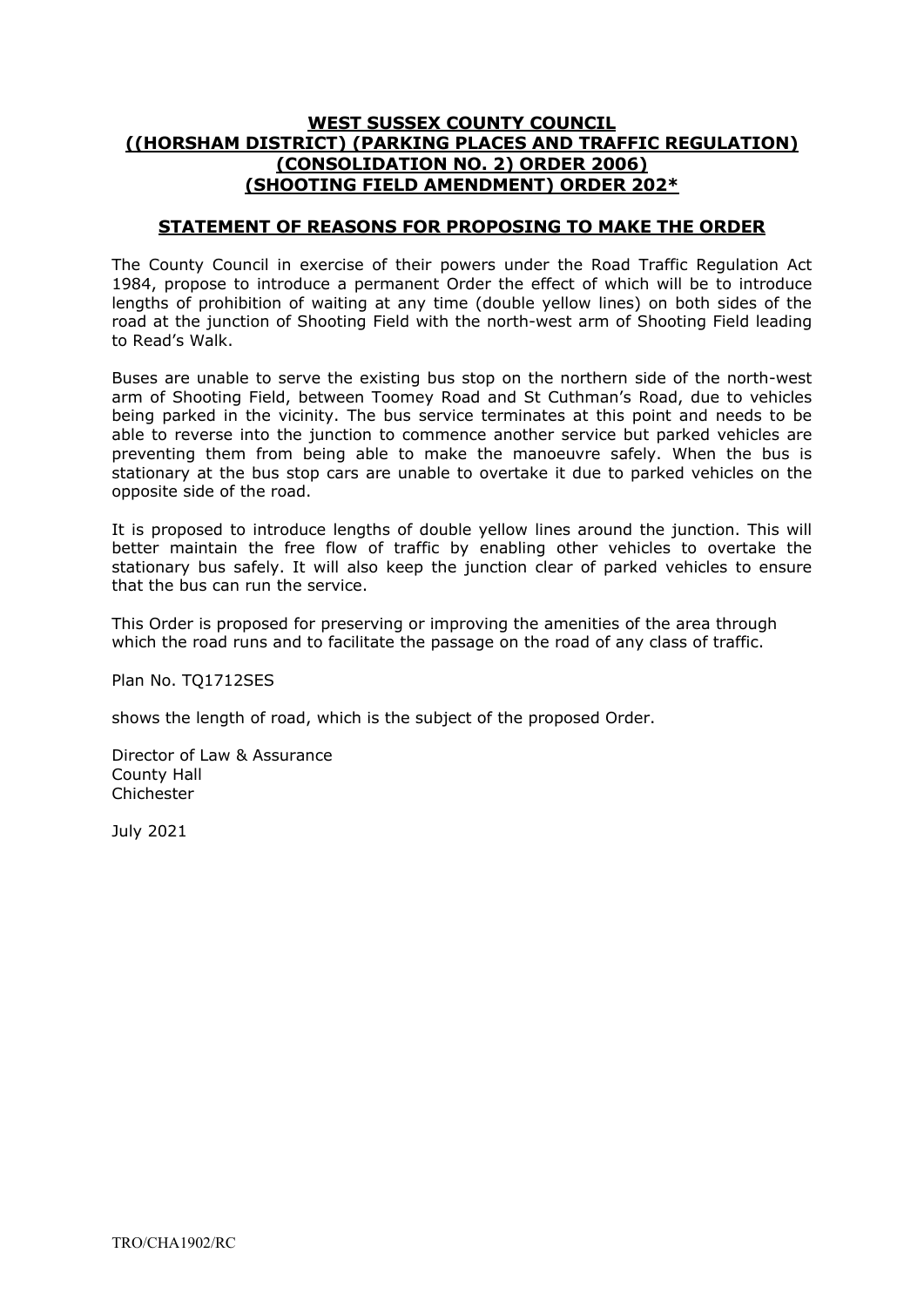#### **WEST SUSSEX COUNTY COUNCIL ((HORSHAM DISTRICT) (PARKING PLACES AND TRAFFIC REGULATION) (CONSOLIDATION NO. 2) ORDER 2006) (SHOOTING FIELD AMENDMENT) ORDER 202\***

West Sussex County Council in exercise of their powers under Sections 1 (1) 2 (1) and (2), 4 (2), 45, 46, 49 and 53 and Part IV of Schedule 9 of the Road Traffic Regulation Act 1984 "the Act" as amended and of all other enabling powers and after consultation with the chief officer of police in accordance with Part III of Schedule 9 to the Act hereby make the following Order:-

- 1. This Order shall come into operation on the X day of X 2021 and may be cited as "West Sussex County Council ((Horsham District) (Parking Places and Traffic Regulation) (Consolidation No. 2) Order 2006) (Shooting Field Amendment) Order 2020."
- 2. The "West Sussex County Council (Horsham District) (Parking Places and Traffic Regulation) (Consolidation No.2) Order 2006" is hereby amended by the insertion into it of the plan attached in the First Schedule to this Order.

#### **FIRST SCHEDULE Plan to be inserted (as attached)**

TQ1712SES (Sheet Issue No. 1)

| The COMMON SEAL of WEST SUSSEX<br>COUNTY COUNCIL was hereto affixed |        |        |
|---------------------------------------------------------------------|--------|--------|
| the<br>in the presence of                                           | day of | (L.S.) |
| Authorised Signatory                                                |        |        |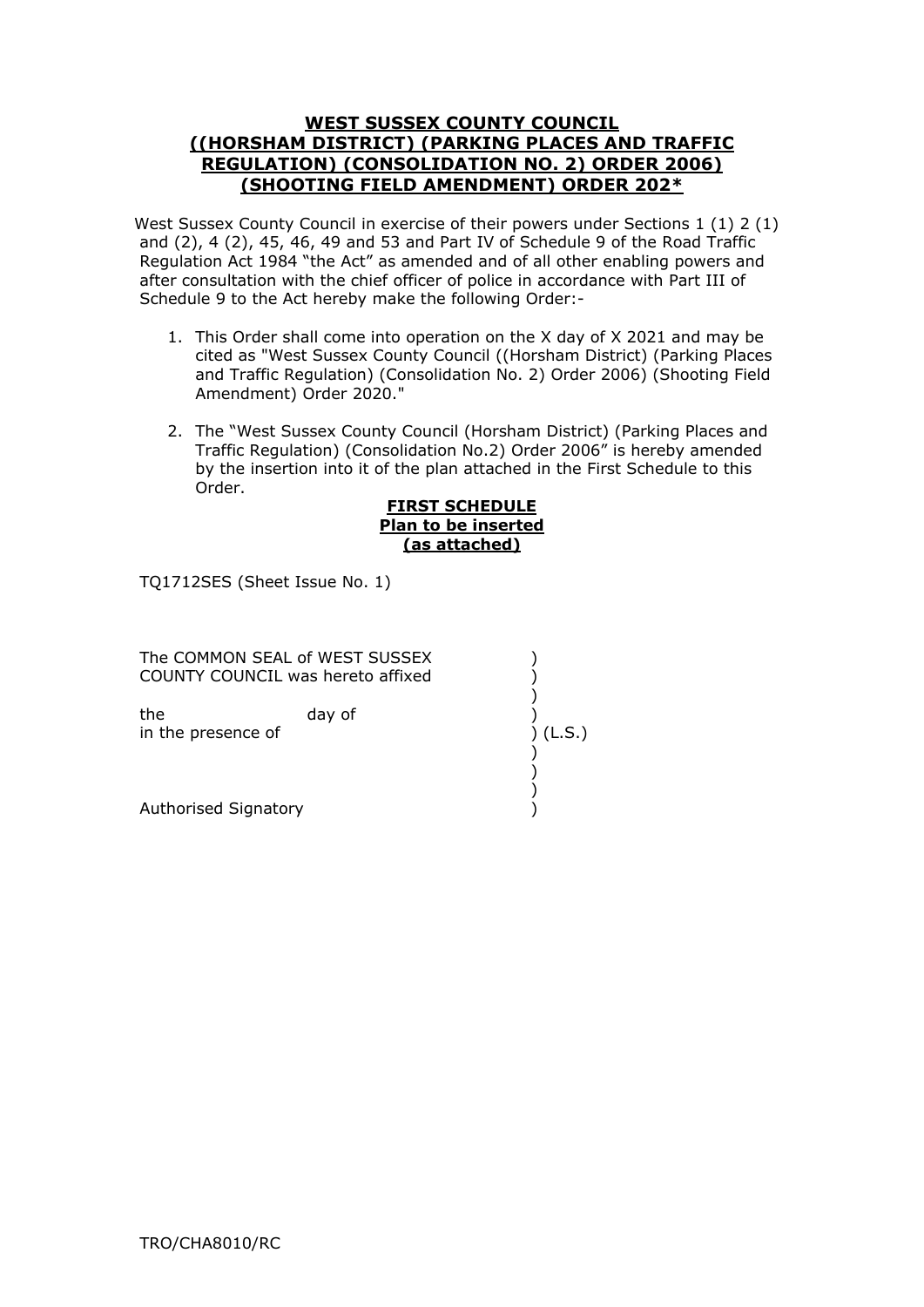## PAGE 1 OF 2: EXISTING RESTRICTIONS ONLY